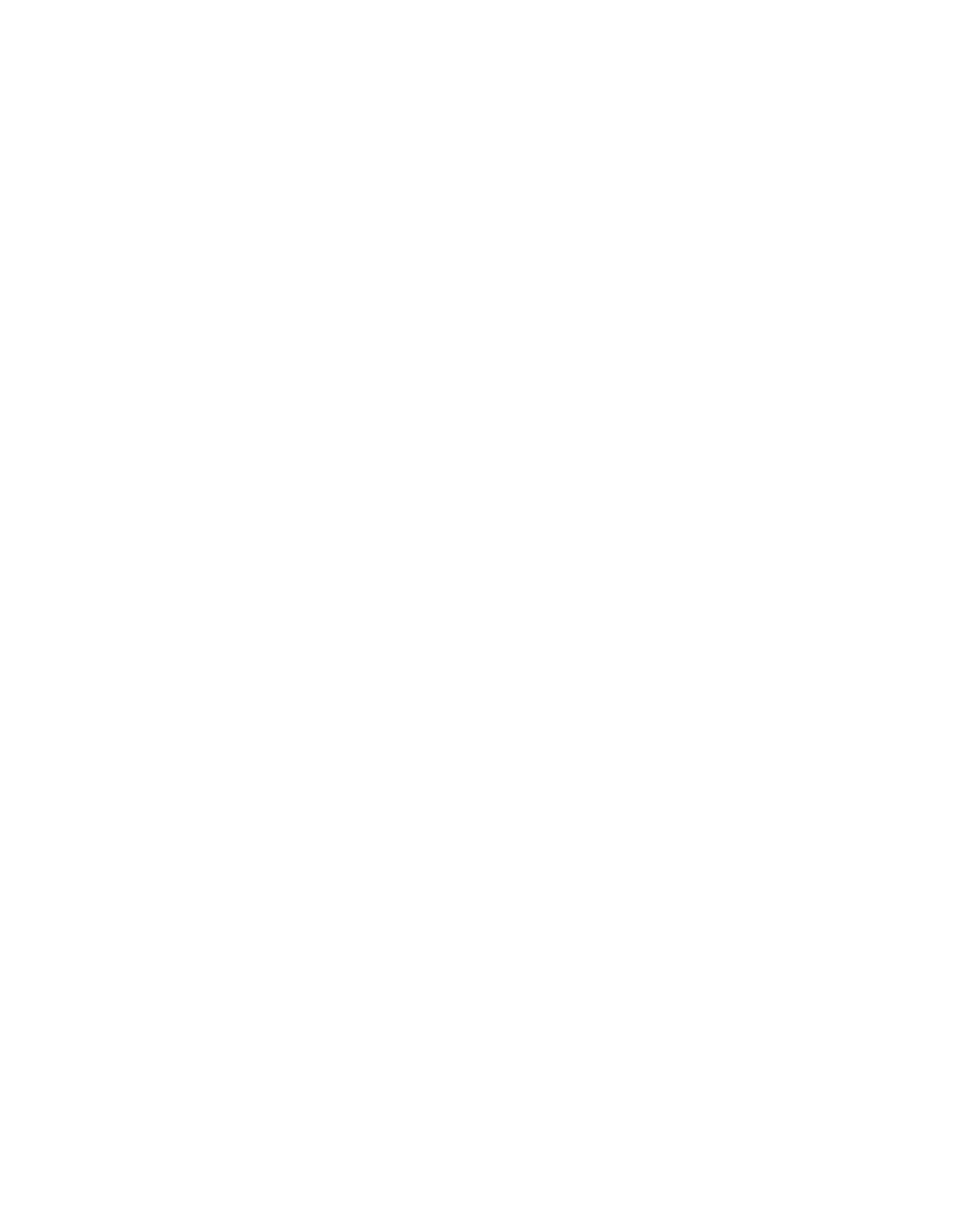## **Legislative Assembly**

**Tuesday, 9 June 2009**   $\overline{\phantom{a}}$ 

**Inaugural Speech** 

#### **Ms Adele Carles MLA**

#### **(Member for Fremantle)**

#### **LOAN BILL 2009**

*Second Reading* 

**MS A.S. CARLES (Fremantle)** [5.02 pm]: I begin my maiden speech to this place by acknowledging the Nyoongah people as the traditional owners of this land, and I pay tribute to their enduring culture.

Tonight I greet all members here for the first time. They are my new colleagues, and I greet them in a spirit of cooperation and hope. I am here to work constructively with them, and I am here to work towards a safe future for our children. I know that we are all joined by a common desire for our children's future, and this knowledge gives me hope that we can work together. Although members may see me as a lonely figure at the back of the chamber here, I am not, because I am here on the wings of the Australian Greens, the Fremantle community and people right across our state who care for our environment.

Now I will turn to the historic Fremantle by-election. It is my absolute honour and privilege to stand here today as the member for Fremantle. In the 16 May by-election, Fremantle people chose to be represented by the Greens for the first time in history. Fremantle people chose a community voice this time—one that will not sell out to big corporations and one that has the very essence of Fremantle at heart. A lot has been written about why they did this. The sheer force of the numbers of people who voted green has stumped many commentators. I can tell the house that people voted for change at this by-election. They pushed through apathy and cynicism. They were tired of the same old politics, the same parties and power, and the same hollow promises. They decided to do something about it. We had young people coming into our office offering their time, quietly dispelling the myth of apathy that plagues their generation. But when the seniors began turning up, offering to knock on doors for us, we knew that we were on to something very big. People who had never voted green came through our door offering help. Something was brewing. Momentum was building. We could all feel it. I tried to not get carried away because I knew the disappointment of the near miss firsthand. However, the result on election night spoke for itself. It was a victory for our democratic system because people power won the night. We did not start out with as much money as the other candidates. I am not the likeliest of candidates myself, being a woman with three young children. Our advantage was that we had people behind us, and as our campaign got going, more people came, joining in the chorus for change.

I want to thank the hundreds of volunteers who worked tirelessly to ensure that we Greens finally took our rightful and long-overdue seat in this chamber. Many of them are in the gallery tonight. I thank them for their committed belief that we could actually do it this time. I personally thank my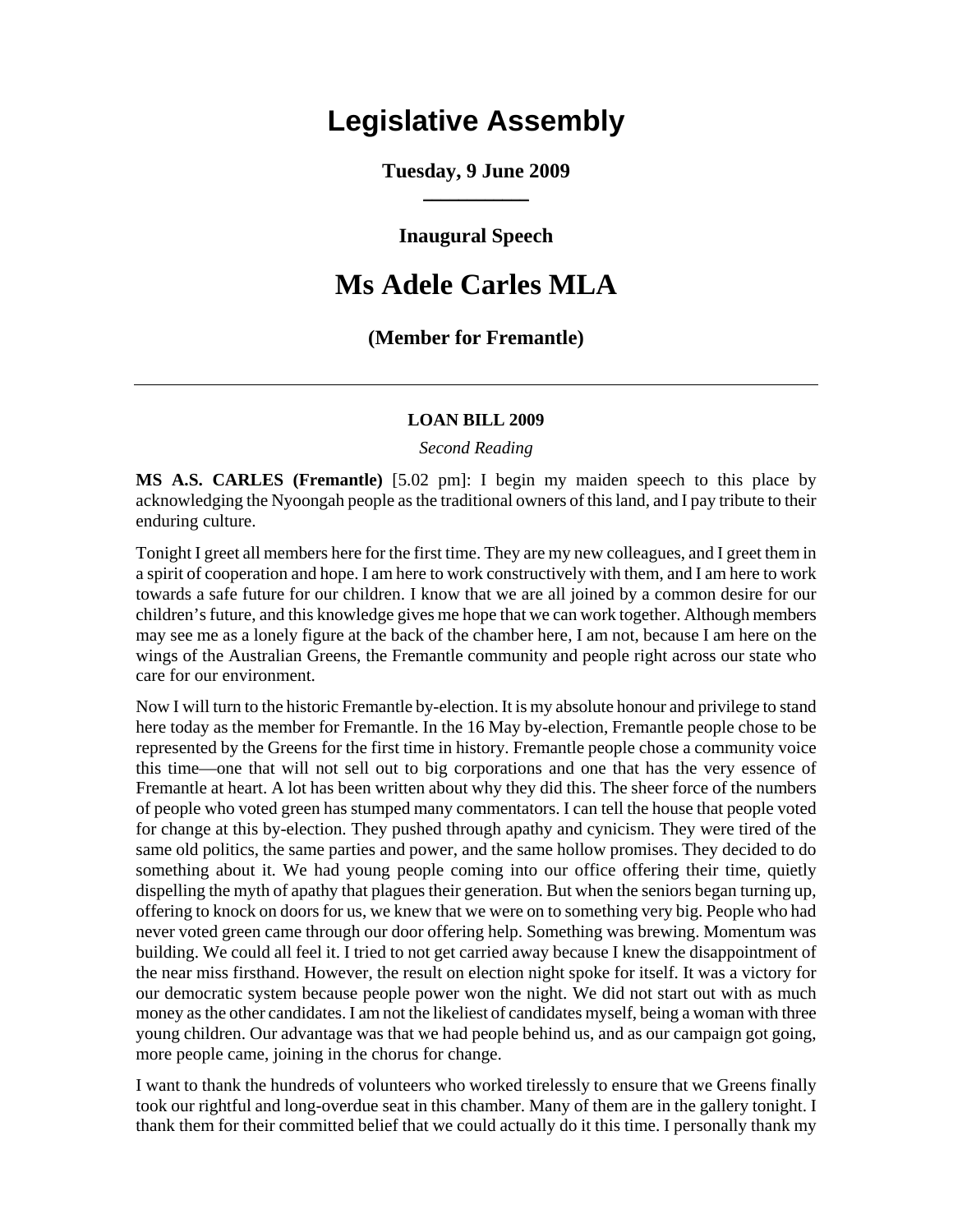key strategy team—the small band of people who worked full time on this campaign. Thank you to Scott Ryan, Kim Dravneiks, Lynn MacLaren and Andrew Sullivan. Without their individual and unique contributions, this result would not have been possible. I also thank my generous and loving husband, Francois Carles. You provide a rock-solid foundation for us, and I am so grateful for this. I also acknowledge my three daughters, Genevieve, Claudia and Charlotte: you give me the daily inspiration to keep standing up for our environment.

Our Greens' electoral breakthrough in Fremantle comes after many years of increasing support and community campaigning by the Greens going back to the days of our first Greens senator, Jo Vallentine, who campaigned in Fremantle and throughout our state for nuclear disarmament. We now have many Greens members of Parliament across Australia. I pay tribute to the immense contribution of Senator Bob Brown, who has been a personal inspiration and support to me. I acknowledge the hard work of Paul Llewellyn and Giz Watson, who represented us in the last term of government, and I recognise the ongoing commitment of our federal WA senators, Scott Ludlum and Rachel Siewert. I look forward to working with my Council colleagues, who I am delighted to have with me in the chamber tonight—Lynn MacLaren, Alison Xamon, Robin Chapple, and of course our mentor, stateswoman Giz Watson.

I was born in Kalgoorlie in the late 1960s. My mother was working as a nurse at the Kalgoorlie Regional Hospital and was minding a very tiny Wongi baby who had been abandoned there for complex tribal reasons. My parents adopted this baby, my brother Andrew, when he was only five weeks old. A year later they had me. Unfortunately, they divorced and my mother decided to return to her native New Zealand to raise us. Those years were very hard for the three of us. My mother struggled to make ends meet as a sole parent without government support. Andrew struggled with identity and race issues. My mother knew she had to get Andrew back to his country and his people, so we returned to Perth when we finished school. The transition to Western Australia was a culture shock, particularly for my brother Andrew. He did reunite with his people but he had to face the cold reality of what it meant to be Aboriginal in this state. It meant being under suspicion and being subjected to overt racism. It is a testament to his strength of character that he has gone on to work as a health worker helping Indigenous people in remote desert communities. I am delighted that he caught a plane from Alice Springs to be here today. He is sitting at the back of the chamber with our mother, a woman who I also pay tribute to, a woman who courageously raised two children alone and never gave up on her Aboriginal son receiving an education.

Therefore, it is with great personal significance that tonight, on behalf of the Greens, I acknowledge that the first Australians never ceded or sold their land to the white occupiers who came. Their land was stolen and their people were forcibly dispossessed, removed from their families and in some cases massacred. We know that this dispossession and cruelty cannot be removed with words. However, until we all fully acknowledge the reality of our history, we cannot move forward as a reconciled society. On behalf of the Greens, I apologise to the Aboriginal people of this state for their loss of country and for the injustices imposed on them and acknowledge their sovereignty to the land known as the state of Western Australia.

It is with some irony that from this acknowledgement of Aboriginal sovereignty I move on to what happened last week when a young Nyoongah man came to see me in my office. He had been homeless for two months. Two weeks ago in a moment of desperation he attempted suicide. He has the shocking scars to prove it. If he can get on the priority list for a Homeswest house, he could get a house in 18 months' time. He has run out of favours with friends, and he is estranged from his family. He has nowhere to go. When he spoke to me he was articulate and lucid; he took pride in his appearance. He just wanted somewhere to stay. He needed help to get back on his feet. It was a cold, damp afternoon and to my dismay, after making many phone calls, I found that there was no crisis bed available for him that night. The image of him still haunts me. In my time here I will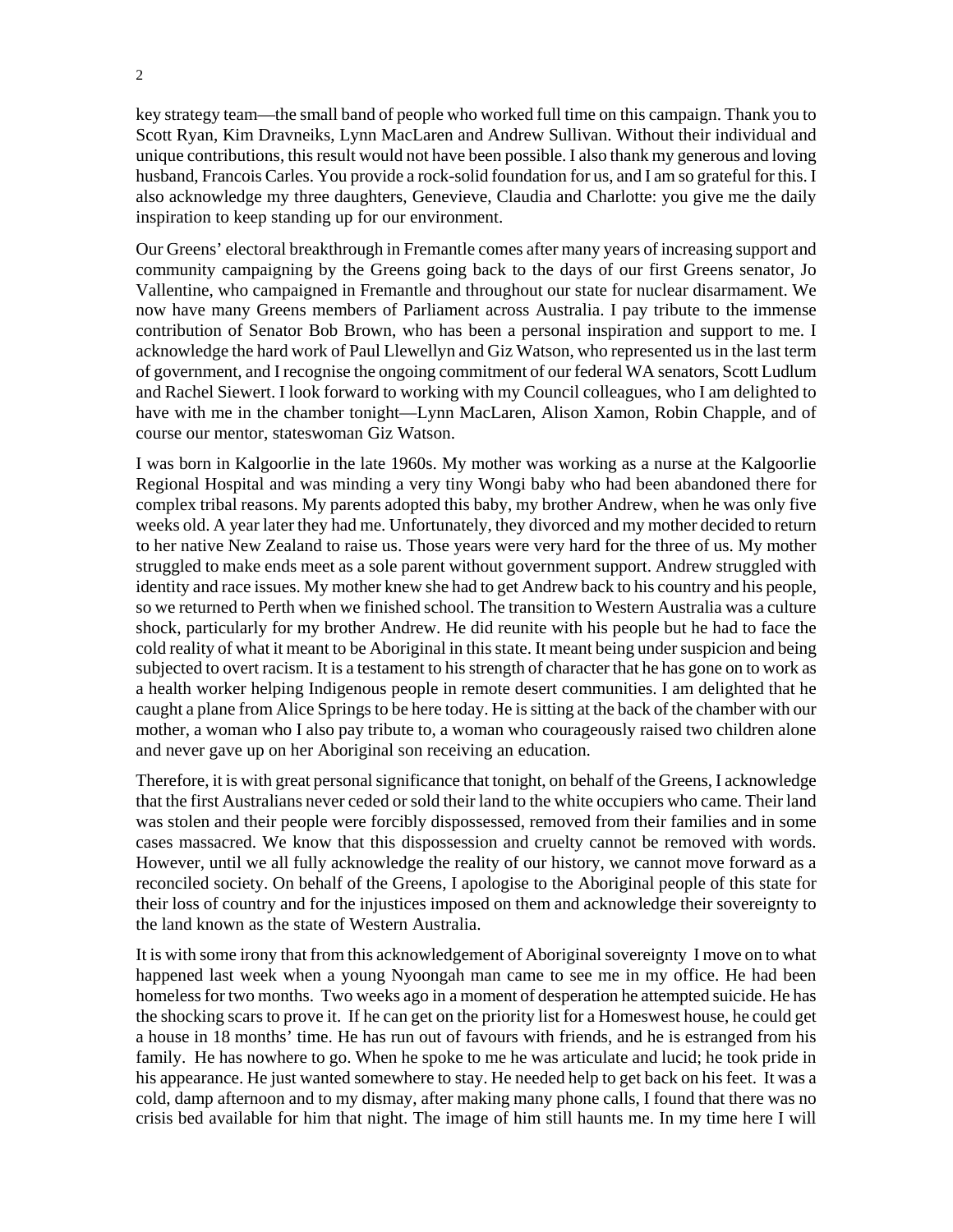endeavour to work with this government to secure funding for additional crisis accommodation. It is inhumane that in a wealthy state like ours hundreds of people sleep rough on the streets every night in the city. We can do better than this.

I am lucky to own a home in Fremantle, because Fremantle is a very special place, as anyone who is fortunate enough to live there will tell you. I live at the south end in an old renovated cottage amongst neighbours who are like family. We all know each other in this part of town. People walk and cycle; children roam in and out of our homes. People rarely sell their houses here. They are not interested in bigger houses, the latest appliances or new cars. There are no lock-down garages or security gates to keep people out. We have our doors open so that people can come in. It is almost old-fashioned, and I would not trade that for the world. It is this sense of connection and desire to preserve what is special that sees Fremantle people being active citizens and politically engaged.

Fremantle is our vibrant port city, with its historic buildings, iconic markets and eclectic mix of people; it draws tourists from all over the world. I am privileged to personally know heritage campaigners who saved many of our historic buildings in the 1970s. Many of these campaigners are still contributing their time to protecting the heritage of Fremantle. Tonight I pay tribute to Councillors Les Lauder and John Dowson, and to current Fremantle Society president and former member of Parliament, Dr Ian Alexander, who is in the gallery tonight. Many longstanding Fremantle residents volunteer countless hours in committees and community meetings expressing a desire to see Fremantle develop in the best way possible. These active citizens should be valued and respected by our politicians. They are people to be worked with, and they often possess invaluable local and historic knowledge. Too often they are ignored by government.

I know what it is to be ignored by government. I learnt the hard way at South Beach. I chose to stand up for South Beach because it is my country. I use the word "country" in the way that Aboriginal people have taught me. It is my place of belonging. It holds spiritual significance for me. I know many other people who feel like this about their beach. In the process of standing up for South Beach I learnt a lot about government failure. Greens Senator Christine Milne said in 2005 —

I came to realise that you need to know and love a special place in order to empathise with other people's special places and that to stand up for one special place is to begin the process of standing up for them all. It is the beginning of becoming a global citizen.

Global citizens are often labelled activists to marginalise them, to create a sense of them being outsiders. Whatever the label, these citizens will act when the government fails to. That is the beauty of our free society. Despite this voluntary work being exhausting, relentless and thankless, people keep doing it because they are not prepared to give up. They are taking responsibility for our environment in the face of government indifference.

On behalf of the Greens, I thank all the people around our state who are standing up for their special place or an environmental ideal against the odds. I thank campaigners standing up for peace, nuclear disarmament, our beaches and the Burrup; I thank the Sea Shepherd Conservation Society for looking out for our whales; I thank climate change activists, contamination and toxics campaigners and forest campaigners.

I recently visited Chester Forest in Margaret River, staying overnight with the people who put their lives on hold to stand vigil over our state forest. These people stand firm in the face of violence, arrest and legal costs orders. Our native forests act as crucial carbon sinks storing carbon instead of releasing it into the atmosphere. However, in this state we continue to log our native forests because we place value only on the timber produced; we fail to place any financial value on the carbon benefit. I know why forest campaigners chain themselves to trees. I just do not know why we make them wrong for doing this. People in Fremantle are no strangers to community campaigns. In fact, many of us unwittingly became campaigners as we saw our special places being threatened by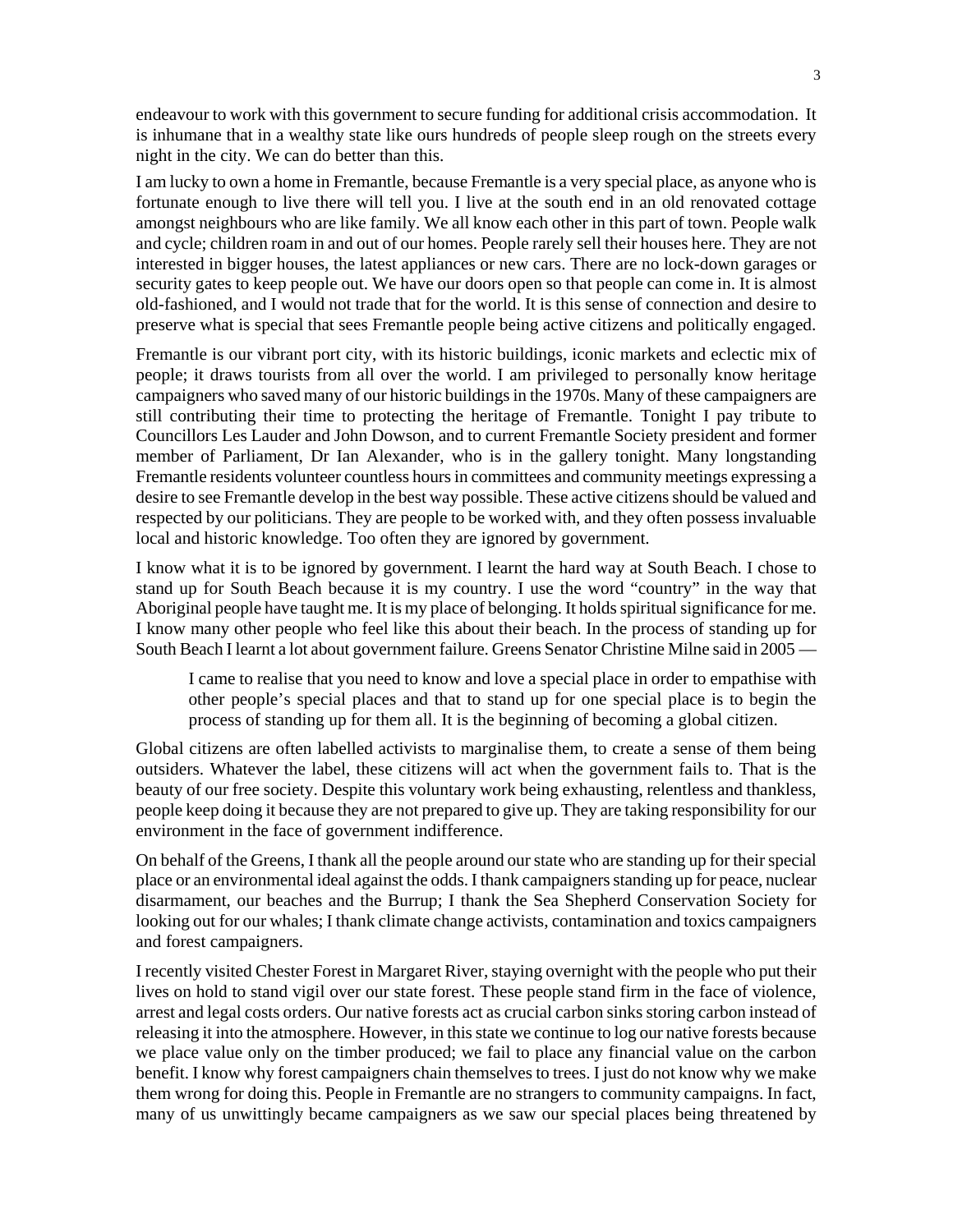inappropriate developments. We must move on from the days of imposing unwanted plans on people in Fremantle. During the boom years we had a lot foisted on us, from houses on the ocean at Port Coogee, to high-rise apartments in the dunes at South Beach, to lead contamination at South Beach, to the proposal to build apartments on top of the toxic tip site at South Fremantle, to the ING proposal on Victoria Quay, to the three harbours proposal—the list goes on. The final insult, to top it all off, was last year's approval to export lead carbonate through the port of Fremantle. No wonder the North Port Quay consortium is under the illusion that anything goes in Fremantle.

I urge this government to enter a new era of cooperation and consultation with the residents of Fremantle. These residents are not antidevelopment; they want appropriate high-quality developments. The government should choose to work with them. Let us create a vision for Fremantle that can be owned by the community, business and government. I know this is possible and I am committed to all stakeholders being included in future planning. Fremantle could be a vibrant regional centre, properly funded to support the important services it provides our state. We have lived through an era of unprecedented growth and Fremantle people have suffered the consequences. Our streets are congested and polluted with too many trucks and cars. We got the boom years without the infrastructure benefits.

Strategic regional planning needs to occur so that we can keep a vibrant working port without compromising the amenity of Fremantle. People told me during the by-election that they want the port retained; they do not want it to become a museum or a theme park for the wealthy. However, limits need to be placed on what enters the port. The container numbers should be capped at manageable levels; the inhumane live sheep trade should be banned—no-one wants it; and lead and other harmful substances should not be allowed through our port. We need to remember that this is a residential port, so health and safety must come first. We should invest in a comprehensive rail system that incorporates both freight and light rail. With the oil crisis looming, now is the time to invest in rail, not roads.

All of this is possible and, in fact, necessary if Fremantle is to survive the unprecedented threat of the triple crunch. By this I mean the current economic crisis, accelerating climate change and depleting oil reserves. For Fremantle to flourish in the face of these threats, we need to be smart about our long-term planning and we need to start the process now. Climate change is on our doorstep. There is no serious doubt about this now. We have melted the north polar ice cap and face the prospect of no summer sea ice within a year or two. Climate scientists are warning us that global warming is accelerating and that we need to take urgent action to protect the Greenland and west Antarctic ice sheets. If we lose these one day, the consequences will be catastrophic. There will be sea level rises, species extinction and the dislocation of millions of people around the world. The time for cynicism has gone, the time for making excuses has gone, and the time for indifference has gone. As elected representatives, it is up to us to take responsibility for this in Western Australia. If we do not, who will? There are people in my neighbourhood who care enough to have invested in expensive solar panels on their roofs, but this will not solve the problem. Governments, through policy and legislation, can solve it. I urge this government to get serious about climate change and to start thinking big about this.

The government should make a promise to the next generation to have no more coal-fired power stations, and to reinstate the gross feed-in tariff because the government promised it and it is the right thing to do.

We have enviable supplies of land, sun and wind in Western Australia, which makes our failure to act even harder to comprehend. Why has this Parliament not agreed to take genuine action? Is it because it is too hard, or do we prefer to simply disagree in this place? Whatever the excuse, imagine trying to justify it to a child, a child who is now learning about global warming as part of the school curriculum. European countries have already taken action. Look at the examples set by